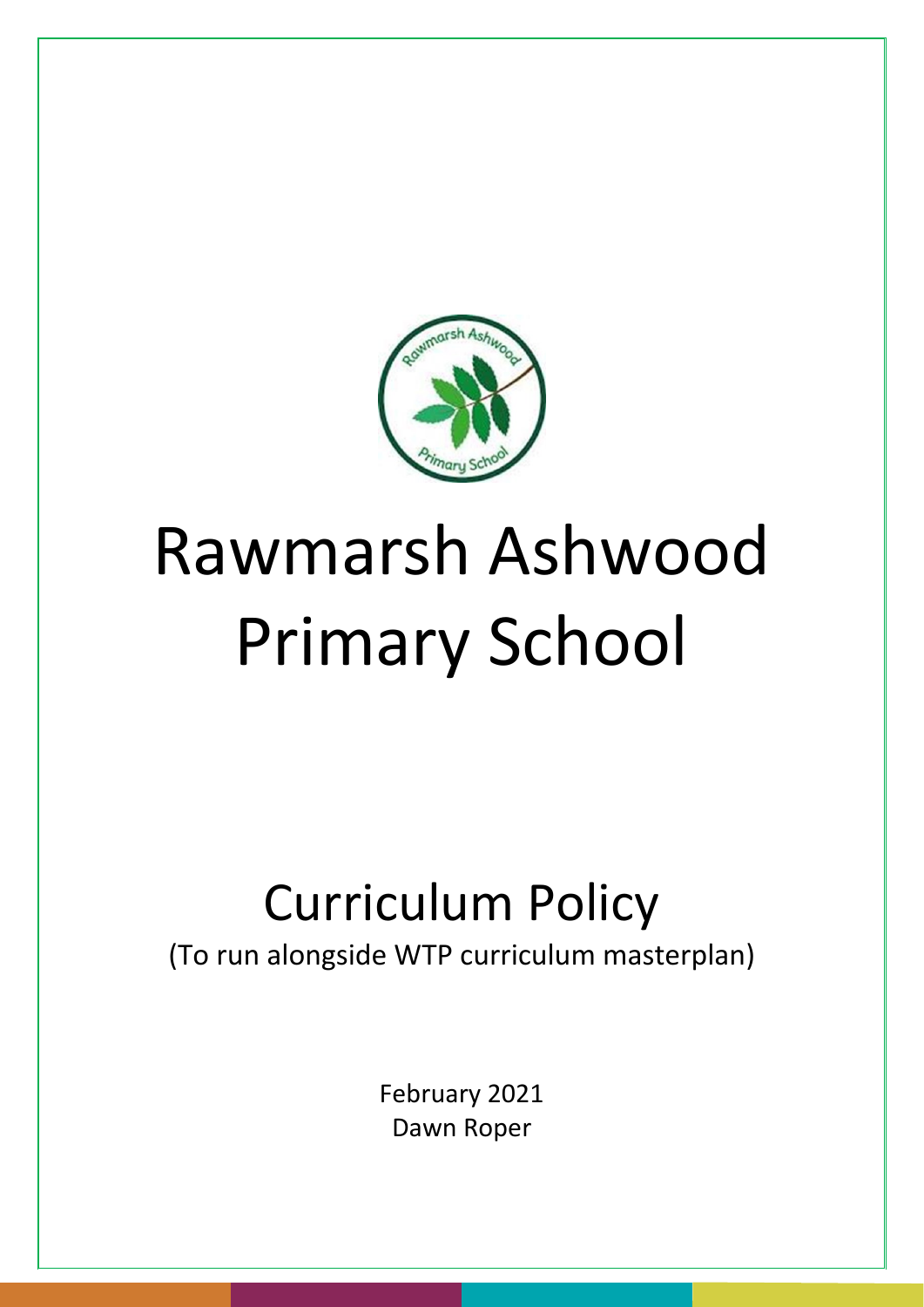#### **Curriculum intent**

Our curriculum is broad, balanced and meets the requirements of the national curriculum and is aspirational for our children of Ashwood. It is a knowledge based approach around History and Geography themes and provides children with not only a range of rich and memorable learning experiences but the breadth and progression of the knowledge and development of the skills needed in all subjects.

#### **Curriculum Overview**

Our Long term planning into medium term planning and short term planning show the following threads for our curriculum

- Equality and fairness
- Impact of humans
- Democracy
- Significant people

These threads are integral to our lessons at Rawmarsh Ashwood and help to shape our pupils and prepare them for their young and adult lives.

A common set of values underpins Rawmarsh Ashwood's curriculum to prepare our children for life in modern Britain and the challenges of the rapidly changing world we live and work in. While preparing our children academically for the next phase, through our curriculum, we aim to raise their aspirations and develop;

- · Respect
- · Responsibility
- · Positive attitudes
- · Self confidence
- · Creativity
- · Pride
- · Ambition
- · Enthusiasm

The curriculum is carefully designed to fire the children's imaginations and make learning vivid and real for them. Strong, cross curricular links strengthen the relevance of learning and provide opportunities for the children to apply their knowledge and skills in a range of meaningful contexts.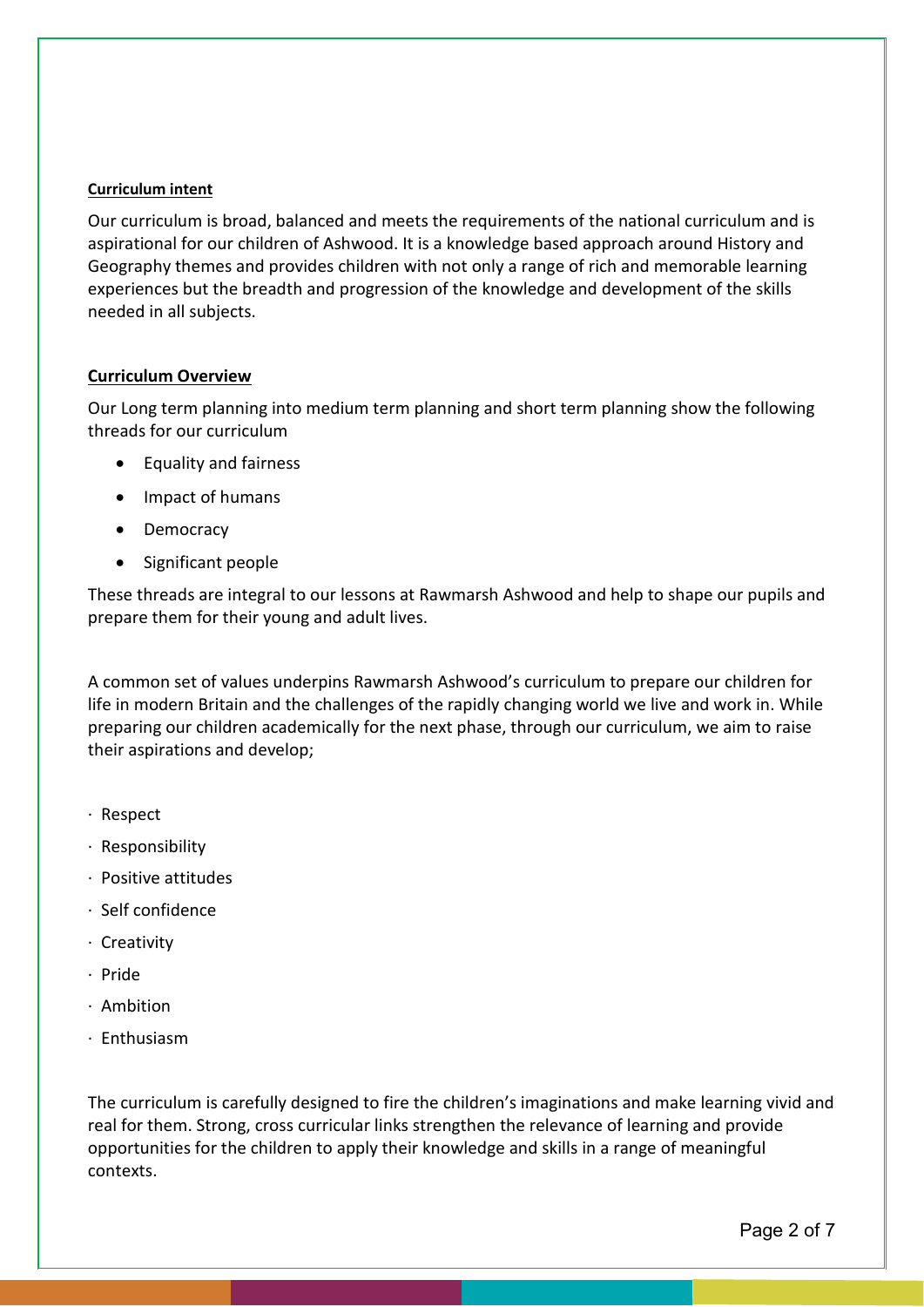Science is taught as a discrete subject when this does not link to the curriculum topic. Links will be made in other subjects eg when doing living things in PE there will be reference to using parts of the body. RE, PE, Music and French are also taught discretely. Music and PE are taught by specialist teachers from the WPT.

While incorporating a progression in the acquisition of skills and knowledge, the curriculum provides frequent opportunities for the children to reinforce and apply their learning, therefore increasing understanding. Topics also provide frequent opportunities for the children to apply their Maths and English skills in meaningful real life contexts.

Each topic is enriched by the use of new technologies, visits, visitors and first hand experiences to aid understanding. The children are involved at the planning stage as we value their ideas and contributions and want them to be inquisitive and passionate about their learning.

#### **Aims**

- Develop children's skills, knowledge and understanding of a range of themes and concepts.
- Make meaningful links between subjects.
- Make effective connections to the real world.
- **▶ Engage children through interesting topics and hands-on activities.**
- $\triangleright$  Help children to think creatively and solve problems.
- Develop children's capacities to work independently and collaboratively.
- **Enable children to make choices about their learning.**
- Take account of children's interests and fascinations.

#### **Our approach:**

- facilitates children's acquisition of knowledge, skills and understanding
- $\triangleright$  helps children to acquire a solid basis for lifelong learning
- ensures that each child's education has continuity and progression
- $\triangleright$  develops children to the best of their abilities
- $\triangleright$  helps children to find their passions and interests
- $\triangleright$  helps children to develop intellectually, emotionally, socially, physically and morally
- assists children in becoming independent, responsible, useful, confident and considerate members of the community
- promotes a positive attitude towards learning, so children enjoy coming to school
- **EX** creates and maintains an exciting and stimulating learning environment
- $\triangleright$  enables children to contribute positively within a culturally diverse society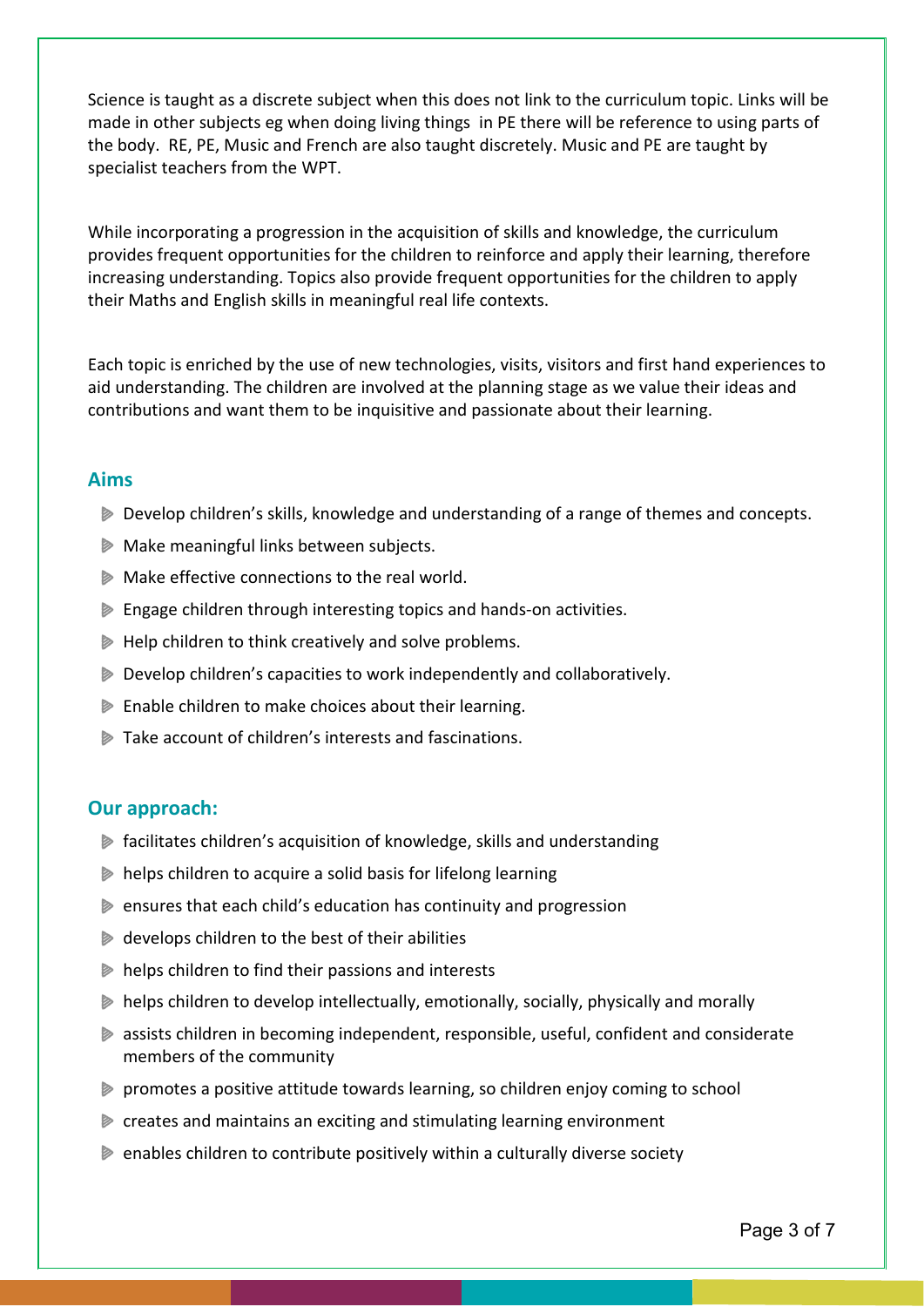### **Curriculum design for KS1 and KS2**

Our curriculum design gives each year group/Key Stage phase the opportunity to cover a broad range of themes and subjects. Projects last either a half or full term depending on the amount of content and the children's interests. In some cases, projects may be taught for a shorter period, for example during a science or art week.

#### **Subject coverage**

#### **English**

English is taught discretely in each year group. English is a core subject and is at the heart of our curriculum. In addition to this, English is taught throughout the curriculum, linking to appropriate knowledge and skills. Each half term covers a range of reading and writing genres and, where appropriate, links to other areas of the curriculum.

Spoken language is promoted throughout the curriculum and across all subjects.

Spelling, vocabulary, grammar and punctuation are taught discretely and promoted throughout all writing opportunities, with each year group following National Curriculum objectives.

#### **Mathematics**

Mathematics is also a core subject and is taught discretely. However, where relevant, mathematics is linked to ongoing curriculum work.

#### **Science**

Science is taught discretely and follow the WPT's long term plan showing a sequential progression of knowledge and developing the skills needed. Science is taught at least 1 hour a week in classes.

#### **Foundation subjects**

The foundation subjects – history, geography, design and technology, art and design, PE and music – are integrated into each topic and provide enrichment across the curriculum. These may also be taught discretely where necessary to ensure appropriate and effective coverage and progression of the key skills of the subject.

#### **French**

The teaching of French starts in Year 2 with basic greetings and children are introduced to the language ready to be taught in Y3 and beyond. At Rawmarsh Ashwood we follow the Jolie Ronde scheme of work for French.

#### **Specialist teaching**

The Wickersley Partnership Trust provide specialist teaching for PE and Music through school. The WPT ensure all objectives are taught within these subjects for the age range of the children and track progression within these subjects. The curriculum leader liaises with WPT specialist teaching staff to ensure links are made within the teaching and learning of the children within the school.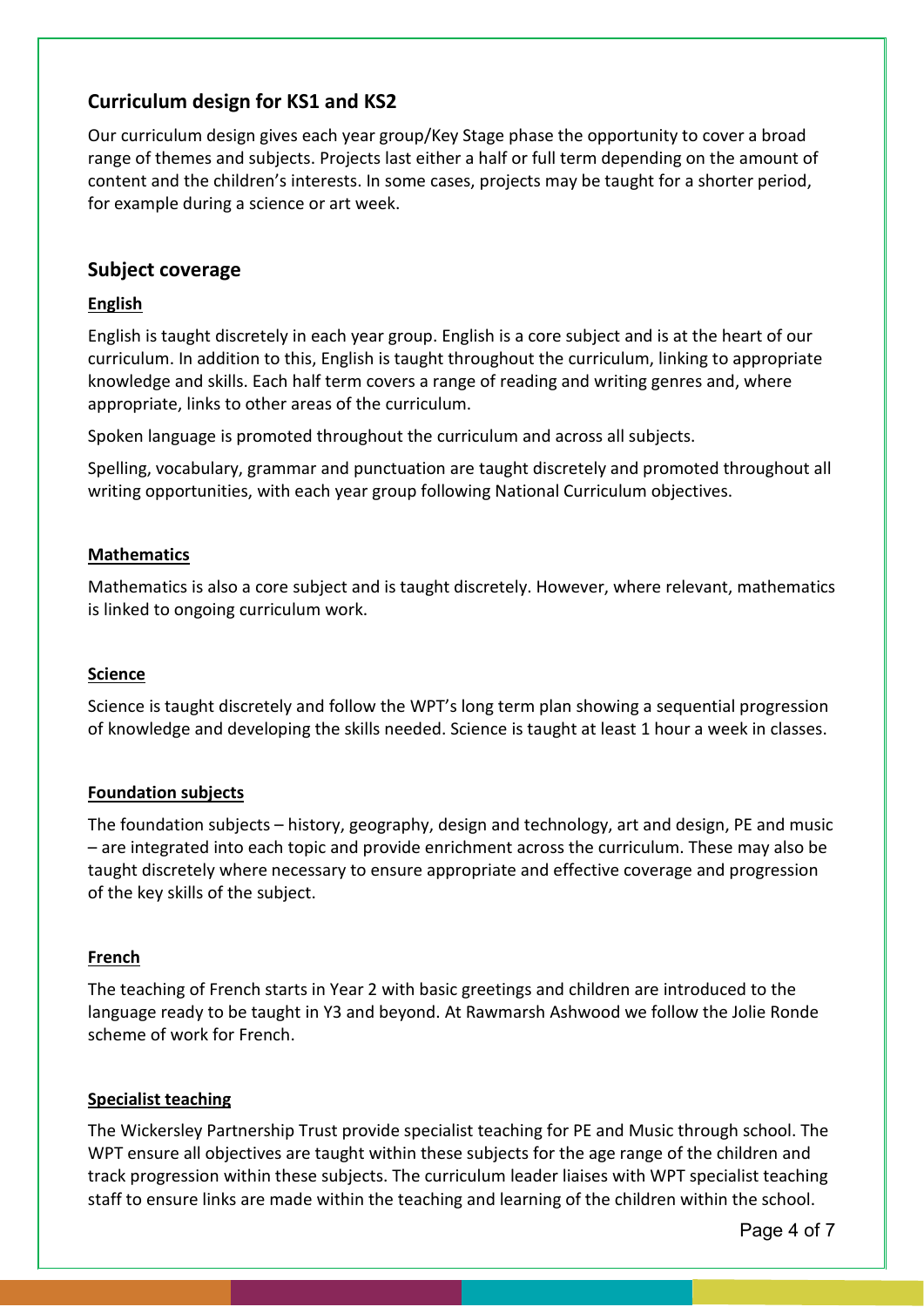#### **Philosophy and Ethics (Religious education)**

Philosophy and Ethics is a statutory part of the curriculum and follows the Sheffield agreed syllabus. This is taught discretely in each class. At Rawmarsh Ashwood we learn about all faiths and no faiths and the need to respect these by all. Cross-curricular dimensions such as identity, cultural diversity and community cohesion provide important unifying themes that help young people make sense of the world and give education relevance.

As Rawmarsh Ashwood is not very culturally diverse, the teaching of Philosophy and Ethics is vital to ensure respect of all faiths is promoted. The school works closely with parents to ensure that the Philosophy and Ethics curriculum and other aspects of school life respect the faiths and no faiths of the school community.

#### **PHSE and citizenship**

PHSE and citizenship are important aspects of our curriculum and are taught discretely through the Jigsaw scheme of work and often link in to topics, for example part of all learning in subjects covers human impact and the human impact on the environment. We also follow the Rawmarsh Ashwood school pledges which provide the children with a range of different experiences to prepare them for citizens of the modern world.



#### **Computing**

Computing is taught as a discrete programme across school. However, other elements of the computing curriculum are integrated into the curriculum as part of project work. These include esafety, digital publication and presentation, research, data handling and the use of digital media.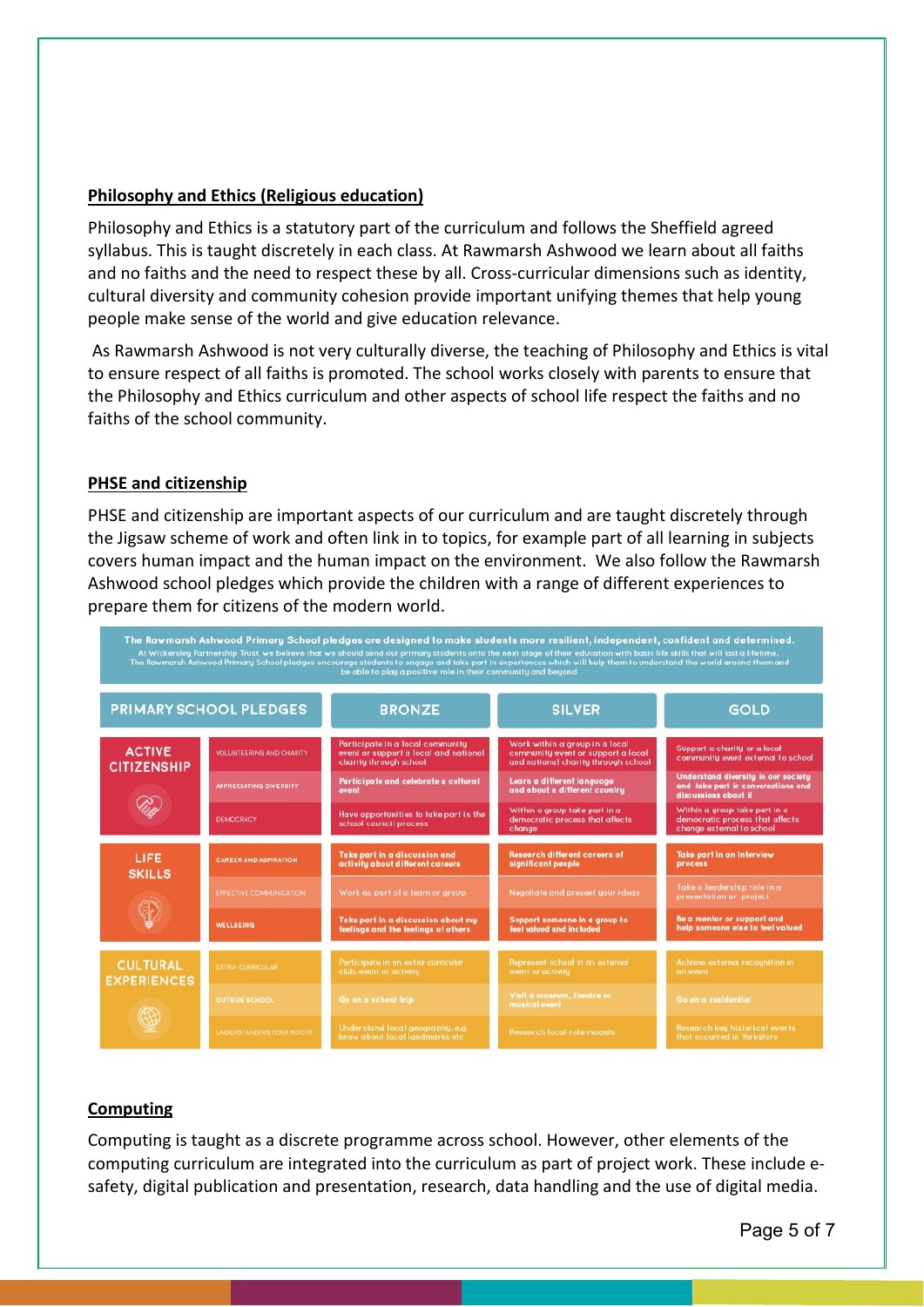#### **Progression of skills**

Each subject is planned using the progression of skills and knowledge for the year group, ensuring that objectives are not repeated but built on and enhanced to ensure progression is made within the subject and the skills within the subject. Each year group follows the skills and knowledge long term plan which all staff have worked on collaboratively through the Trust.

#### **Enrichment**

At Rawmarsh Ashwood we want to provide the children with a range of different opportunities through creative and research activities. We have developed enrichment grids to support with key themes throughout the year such as mental health week, Chinese New Year and Shakespeare week. Here the children are given a range of different opportunities to support them in understanding more about the world around them and allow them to participate in events either physically or virtually. Our enrichment lead works with other leaders within the WPT to develop this through the WPT schools.



#### **How do we record the Foundation Subjects at Rawmarsh Ashwood?**

Each child has a curriculum book which includes all of the work completed within the half term. Progression within the subject knowledge/skills of the subject can be seen in other examples of the children's curriculum books